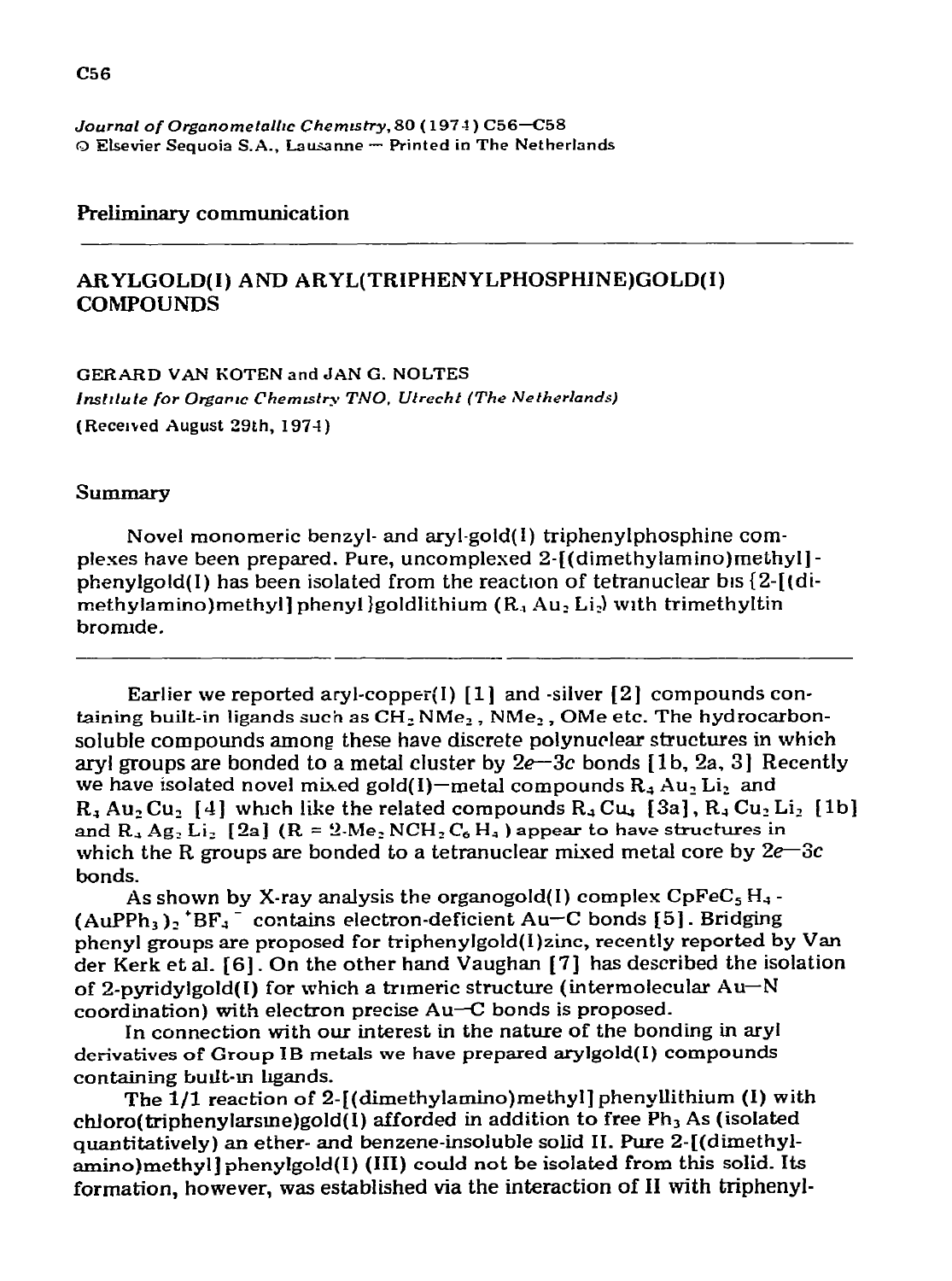phosphine which afforded benzene-soluble RAuPPh<sub>3</sub> (IV).

 $RLi + ClAu(AsPh<sub>3</sub>) \xrightarrow{Et<sub>2</sub>O} [RAu/LiCl] + AsPh<sub>3</sub>$  $(II)$  $(I)$  $\mathbf{L}$  $PPh<sub>3</sub>$ RAuPPh<sub>3</sub>  $(R = 2$ -Me<sub>2</sub> NCH<sub>2</sub> C<sub>6</sub> H<sub>4</sub>)  $(IV)$ 

IV as well as other arylgold(I) triphenylphosphine complexes were isolated from the 1/1 reaction of the respective organolithium compounds with bromo(triphenylphosphine)gold(I). The aryl(triphenylphosphine)gold(I) complexes IV-VIII exist in benzene as discrete monomeric species (osmometry). The compounds were identified by elemental analysis  $(C, H, N,$ Au and P), by NMR spectroscopy (correct resonance pattern) and by IR spectroscopy.

$$
R' \longrightarrow (CH_2)_n - L_1 + ErruPPn_3 \longrightarrow R' \longrightarrow (C+_{2})_GAUPPn_3 + LBF
$$
  

$$
(\mathbb{E}) - (\mathbb{E})
$$

 $(\Box)$   $c = 0$ ,  $R' = 2$ -Me<sub>2</sub>NCH<sub>2</sub>; 65% yield; m p 995-100<sup>°</sup>  $(\bar{x})$   $\eta = 0$ ,  $\beta' = 2$ -Me<sub>2</sub>N; 80% yield; m.p. 172 – 174<sup>°</sup> (dec.)  $(\sqrt{11})$   $n = 0$ ,  $P' = 2.5$ -(MeO)<sub>2</sub>, 90% yield; m.p. 164-178<sup>°</sup> (dec.)  $(\overline{21})$  n = 0, R<sup>'</sup> = 2,4,6-(MeO)<sub>3</sub>, 60% yield, mp  $148 - 150^{\circ}$  (dec.)  $(\sqrt{211})$   $n = 1$ ,  $R' = 2$ -Me<sub>2</sub>NCH<sub>2</sub>, 65% yield, m p  $\approx 90^{\circ}$  (dec)

Pure, uncomplexed 2-[(dimethylamino)methyl] phenylgold (III) was prepared via a novel reaction sequence:

# $R_1$  Au, Li, + 2 Me<sub>3</sub>SnBr  $\rightarrow$  2 Me<sub>3</sub>SnR + 2/n (RAu)<sub>n</sub> + 2 LiBr

 $(R = 2$ -Me, NCH<sub>2</sub> C<sub>6</sub> H<sub>4</sub>)

The high insolubility of III (colourless,  $95\%$  yield; dec. at  $117^\circ$ ) in hydrocarbon and ether solvents points to a polymeric structure. Since monovalent gold seems to prefer a digonal stereochemistry [8] this structure may involve either  $2e-3c$  Au-C bonding without Au-N coordination or electron-precise Au-C bonding with intermolecular Au-N coordination (cf. ref. 7).

III is soluble in pyridine. Its <sup>1</sup>H NMR spectrum in pyridine- $d_5$  shows two sets of signals for the NMe and NCH<sub>2</sub> protons (A:  $\delta$  2.38 and 4.09 and B: 2.91 and 4.30 ppm: A/B 3.5/1). Upon addition of PPh<sub>3</sub>  $(R_n A u_n/n$ PPh<sub>3</sub> 1/1) to this solution an NMR spectrum is observed, identical to that of pure monomeric RAu-PPh<sub>3</sub> (IV) [ $\delta(NCH_3)$  2.28 s and  $\delta(NCH_2)$  3.90 ppm s]. This indicates the presence of different aggregates of RAu in pyridine solution. In contrast, break-down of the tetranuclear structure of  $R_4 Cu_4$  [3a] with pyridine or PPh<sub>3</sub> [9] does not occur.